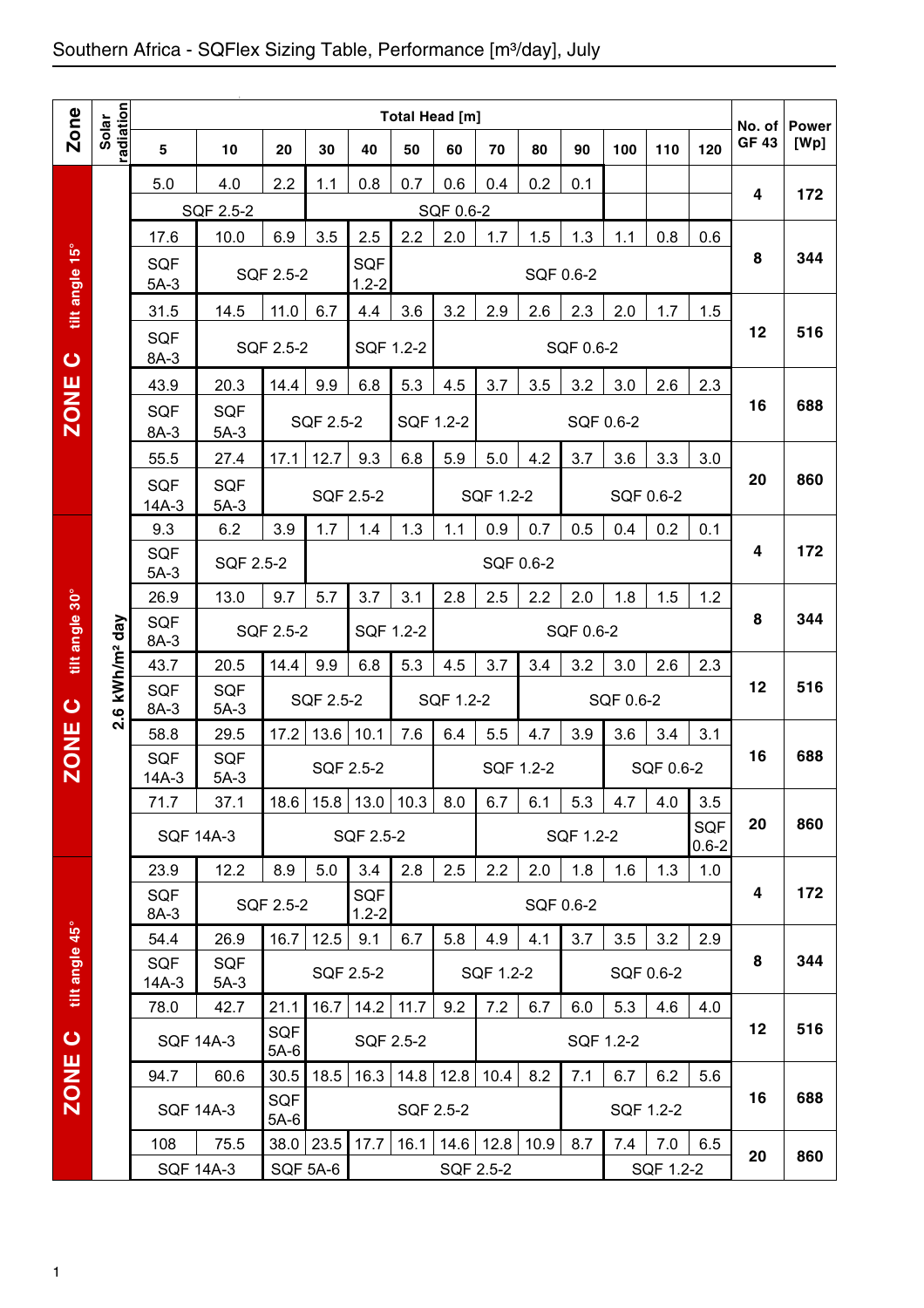|                |                        |                                   |                      |                      |           |                         | Total Head [m]       |     |           |           |           |           |           |           | No. of       | <b>Power</b> |
|----------------|------------------------|-----------------------------------|----------------------|----------------------|-----------|-------------------------|----------------------|-----|-----------|-----------|-----------|-----------|-----------|-----------|--------------|--------------|
| Zone           | radiation<br>Solar     | 5                                 | 10                   | 20                   | 30        | 40                      | 50                   | 60  | 70        | 80        | 90        | 100       | 110       | 120       | <b>GF 43</b> | [Wp]         |
|                |                        | 8.2                               | 5.8                  | 3.5                  | 1.6       | 1.3                     | 1.1                  | 1.0 | 0.8       | 0.6       | 0.4       | 0.3       | 0.1       |           |              |              |
|                |                        | <b>SQF</b><br>$5A-3$              | SQF 2.5-2            |                      |           |                         |                      |     | SQF 0.6-2 |           |           |           |           |           | 4            | 172          |
|                |                        | 25.1                              | 12.7                 | 9.3                  | 5.3       | 3.5                     | 2.9                  | 2.7 | 2.4       | 2.1       | 1.8       | 1.6       | 1.4       | 1.1       |              |              |
| tilt angle 15° |                        | <b>SQF</b><br>8A-3                |                      | SQF 2.5-2            |           | <b>SQF</b><br>$1.2 - 2$ |                      |     |           |           | SQF 0.6-2 |           |           |           | 8            | 344          |
|                |                        | 42.3                              | 19.1                 | 13.9                 | 9.4       | 6.4                     | 5.0                  | 4.2 | 3.6       | 3.4       | 3.1       | 2.9       | 2.5       | 2.1       |              |              |
| $\Box$         |                        | <b>SQF</b><br>8A-3                | <b>SQF</b><br>$5A-3$ |                      | SQF 2.5-2 |                         | SQF 1.2-2            |     |           |           |           | SQF 0.6-2 |           |           | 12           | 516          |
|                |                        | 57.2                              | 28.3                 | 17.4                 | 13.0      | 9.6                     | 7.0                  | 6.1 | 5.2       | 4.4       | 3.8       | 3.6       | 3.3       | 3.1       |              |              |
| <b>ZONE</b>    |                        | <b>SQF</b><br>$14A-3$             | <b>SQF</b><br>$5A-3$ |                      |           | SQF 2.5-2               |                      |     | SQF 1.2-2 |           |           | SQF 0.6-2 |           |           | 16           | 688          |
|                |                        | 70.5                              | 35.8                 | 19.2                 | 15.7      | 12.4                    | 9.8                  | 7.4 | 6.7       | 6.0       | 5.1       | 4.4       | 3.8       | 3.6       |              |              |
|                |                        | <b>SQF</b><br>$14A-3$             | <b>SQF</b><br>$5A-3$ |                      |           | SQF 2.5-2               |                      |     |           |           | SQF 1.2-2 |           |           | SQF 0.6-2 | 20           | 860          |
|                |                        | 14.7                              | 8.6                  | 5.8                  | 2.7       | 2.0                     | 1.8                  | 1.6 | 1.4       | 1.2       | 1.0       | 0.8       | 0.6       | 0.4       |              |              |
|                |                        | <b>SQF</b><br>SQF 2.5-2<br>$5A-3$ |                      |                      |           |                         |                      |     |           | SQF 0.6-2 |           |           |           |           | 4            | 172          |
|                |                        | 8.3<br>37.9<br>16.8<br>12.7       |                      |                      |           | 5.5                     | 4.4                  | 3.7 | 3.3       | 3.1       | 2.8       | 2.5       | 2.1       | 1.9       |              |              |
| tilt angle 30° | kWh/m <sup>2</sup> day | <b>SQF</b><br>8A-3                | <b>SQF</b><br>$5A-3$ |                      | SQF 2.5-2 |                         | SQF 1.2-2            |     |           |           |           | SQF 0.6-2 |           |           | 8            | 344          |
|                |                        | 58.0                              | 28.9                 | 17.2                 | 13.3      | 9.8                     | 7.3                  | 6.3 | 5.4       | 4.5       | 3.8       | 3.6       | 3.3       | 3.1       |              |              |
| $\Omega$       | 3.2                    | <b>SQF</b><br>$14A-3$             | SQF<br>$5A-3$        |                      |           | SQF 2.5-2               |                      |     |           | SQF 1.2-2 |           |           | SQF 0.6-2 |           | 12           | 516          |
|                |                        | 74.7                              | 39.4                 | 19.4                 | 16.3      | 13.6                    | 10.9                 | 8.4 | 7.0       | 6.4       | 5.7       | 5.0       | 4.3       | 3.7       |              |              |
| <b>ZONE</b>    |                        |                                   | <b>SQF 14A-3</b>     | <b>SQF</b><br>$5A-6$ |           | SQF 2.5-2               |                      |     |           |           |           | SQF 1.2-2 |           |           | 16           | 688          |
|                |                        | 87.6                              | 52.2                 | 26.4                 | 17.7      |                         | $15.6$   13.6   11.5 |     | 8.7       | 7.3       | 6.7       | 6.2       | 5.6       | 5.0       |              |              |
|                |                        |                                   | <b>SQF 14A-3</b>     | SQF<br>$5A-6$        |           |                         | SQF 2.5-2            |     |           |           |           | SQF 1.2-2 |           |           | 20           | 860          |
|                |                        |                                   |                      |                      |           |                         |                      |     |           |           |           |           |           |           | 4            | 172          |
| tilt angle 45° |                        |                                   |                      |                      |           |                         |                      |     |           |           |           |           |           |           | 8            | 344          |
|                |                        |                                   |                      |                      |           |                         | Not actual           |     |           |           |           |           |           |           | 12           | 516          |
| ZONE D         |                        |                                   |                      |                      |           |                         |                      |     |           |           |           |           |           |           | 16           | 688          |
|                |                        |                                   |                      |                      |           |                         |                      |     |           |           |           |           |           |           | 20           | 860          |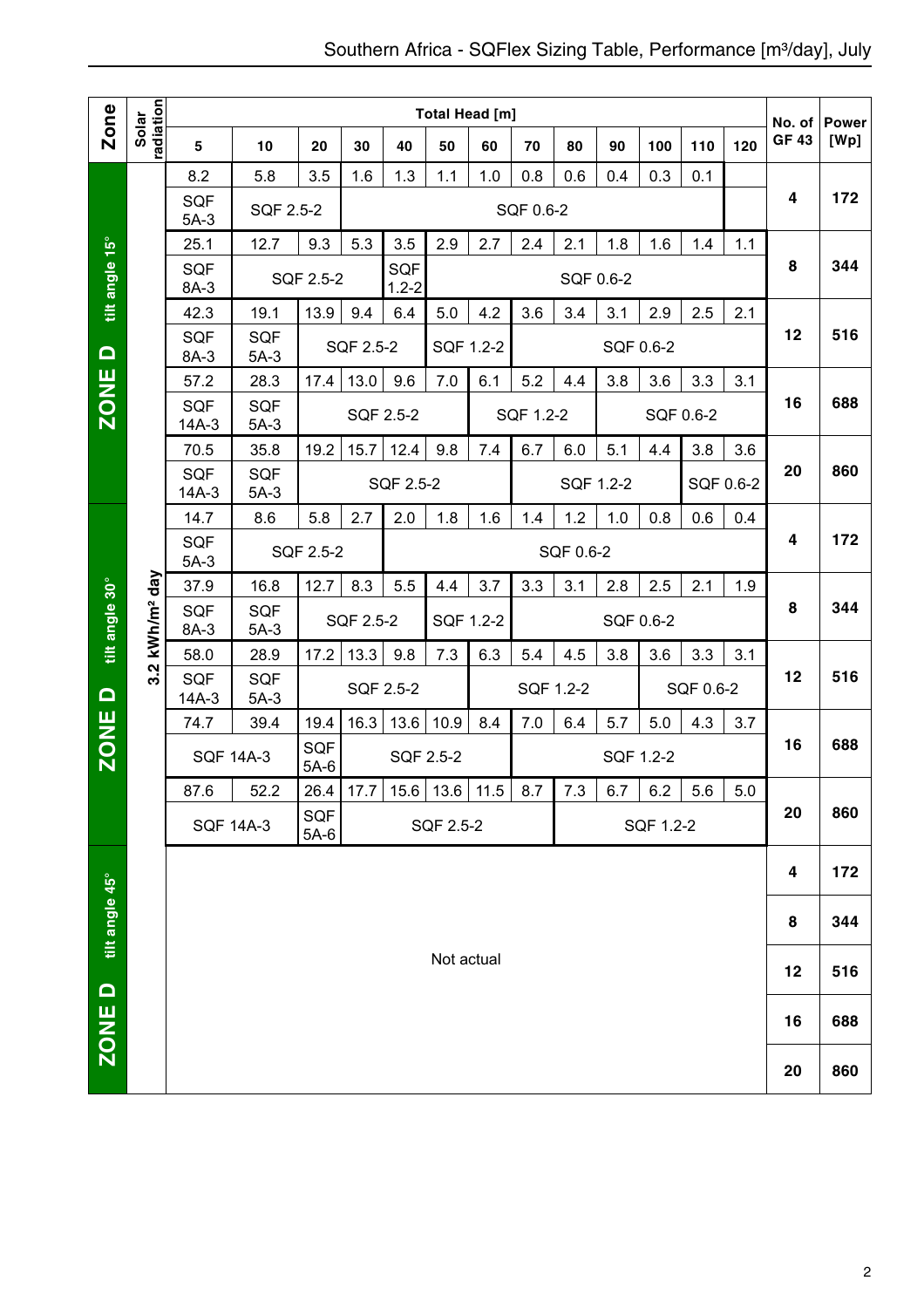## Southern Africa - SQFlex Sizing Table, Performance [m<sup>3</sup>/day], July

|                |                          |                       |                      |                 |                         |                    | <b>Total Head [m]</b> |                  |     |           |           |           |            |           |                        |                      |
|----------------|--------------------------|-----------------------|----------------------|-----------------|-------------------------|--------------------|-----------------------|------------------|-----|-----------|-----------|-----------|------------|-----------|------------------------|----------------------|
| <b>Zone</b>    | adiation<br>Solar        | 5                     | 10                   | 20              | 30                      | 40                 | 50                    | 60               | 70  | 80        | 90        | 100       | 110        | 120       | No. of<br><b>GF 43</b> | <b>Power</b><br>[Wp] |
|                |                          | 12.3                  | 7.6                  | 4.9             | 2.1                     | 1.7                | 1.6                   | 1.4              | 1.2 | 1.0       | 0.8       | 0.6       | 0.4        | 0.2       |                        |                      |
|                |                          | <b>SQF</b><br>$5A-3$  | SQF 2.5-2            |                 | <b>SQF</b><br>$1.2 - 2$ |                    |                       |                  |     | SQF 0.6-2 |           |           |            |           | 4                      | 172                  |
|                |                          | 33.5                  | 15.0                 | 11.5            | 7.2                     | 4.7                | 3.8                   | 3.3              | 3.0 | 2.7       | 2.4       | 2.2       | 1.8        | 1.6       |                        |                      |
| tilt angle 15° |                          | <b>SQF</b><br>8A-3    |                      | SQF 2.5-2       |                         | SQF 1.2-2          |                       |                  |     |           | SQF 0.6-2 |           |            |           | 8                      | 344                  |
|                |                          | 52.1                  | 25.6                 | 16.7            | 11.9                    | 8.6                | 6.4                   | 5.5              | 4.7 | 3.9       | 3.6       | 3.4       | 3.1        | 2.8       |                        |                      |
| ш              |                          | <b>SQF</b><br>$14A-3$ | <b>SQF</b><br>$5A-3$ |                 | <b>SQF 2.5-2</b>        |                    |                       | SQF 1.2-2        |     |           |           | SQF 0.6-2 |            |           | 12                     | 516                  |
|                |                          | 69.4                  | 35.3                 | 19.1            | 15.5                    | 12.2               | 9.5                   | 7.3              | 6.6 | 5.8       | 4.9       | 4.2       | 3.8        | 3.6       |                        |                      |
| ZONE           |                          | <b>SQF</b><br>$14A-3$ | <b>SQF</b><br>$5A-3$ |                 |                         | SQF 2.5-2          |                       |                  |     | SQF 1.2-2 |           |           |            | SQF 0.6-2 | 16                     | 688                  |
|                |                          | 82.3                  | 45.5                 | 23.0            | 17.5                    | 14.9               | 12.6                  | 10.0             | 7.5 | 7.0       | 6.3       | 5.8       | 5.0        | 4.3       |                        |                      |
|                |                          | <b>SQF 14A-3</b>      |                      | SQF<br>$5A-6$   |                         | SQF 2.5-2          |                       |                  |     |           | SQF 1.2-2 |           |            |           | 20                     | 860                  |
|                |                          | 19.4                  | 10.7                 | 7.5             | 3.9                     | 2.8                | 2.4                   | 2.1              | 1.8 | 1.6       | 1.4       | 1.2       | 0.9<br>0.7 |           |                        |                      |
|                |                          | <b>SQF</b><br>$5A-3$  |                      | SQF 2.5-2       |                         | SQF<br>$1.2 - 2$   | SQF 0.6-2             |                  |     |           |           |           |            |           | 4                      | 172                  |
|                |                          | 46.9                  | 22.4                 | 15.3            | 10.7                    | 7.5                | 5.7                   | 4.9              | 4.0 | 3.6       | 3.4       | 3.2       | 2.8        | 2.5       |                        |                      |
| tilt angle 30° | 8 kWh/m <sup>2</sup> day | <b>SQF</b><br>8A-3    | <b>SQF</b><br>$5A-3$ |                 | SQF 2.5-2               |                    |                       | SQF 1.2-2        |     |           |           | SQF 0.6-2 |            |           | 8                      | 344                  |
|                | က                        | 70.3                  | 35.8                 | 19.0            | 15.7                    | 12.5               | 9.8                   | 7.5              | 6.7 | 6.0       | 5.1       | 4.4       | 3.8        | 3.6       |                        |                      |
| ш              |                          | <b>SQF</b><br>$14A-3$ | <b>SQF</b><br>$5A-3$ |                 |                         | SQF 2.5-2          |                       |                  |     | SQF 1.2-2 |           |           |            | SQF 0.6-2 | 12                     | 516                  |
| <b>ZONE</b>    |                          | 86.9                  | 51.2                 | 25.8            | 17.8                    | 15.6               | 13.6                  | 11.2             | 8.4 | 7.3       | 6.7       | 6.2       | 5.6        | 4.9       |                        |                      |
|                |                          | <b>SQF 14A-3</b>      |                      | SQF<br>$5A-6$   |                         |                    | <b>SQF 2.5-2</b>      |                  |     |           |           | SQF 1.2-2 |            |           | 16                     | 688                  |
|                |                          | 100                   | 66.7                 |                 |                         | 33.4   19.3   17.0 |                       | $15.4$ 13.7 11.5 |     | 9.3       | 7.4       | 7.0       | 6.6        | 6.1       | 20                     | 860                  |
|                |                          | <b>SQF 14A-3</b>      |                      | <b>SQF 5A-6</b> |                         |                    |                       | SQF 2.5-2        |     |           |           |           | SQF 1.2-2  |           |                        |                      |
|                |                          |                       |                      |                 |                         |                    |                       |                  |     |           |           |           |            |           | 4                      | 172                  |
| tilt angle 45° |                          |                       |                      |                 |                         |                    |                       |                  |     |           |           |           |            |           | 8                      | 344                  |
| ш              |                          |                       |                      |                 |                         |                    | Not actual            |                  |     |           |           |           |            |           | 12                     | 516                  |
| ZONE           |                          |                       |                      |                 |                         |                    |                       |                  |     |           |           |           |            |           | 16                     | 688                  |
|                |                          |                       |                      |                 |                         |                    |                       |                  |     |           |           |           |            |           | 20                     | 860                  |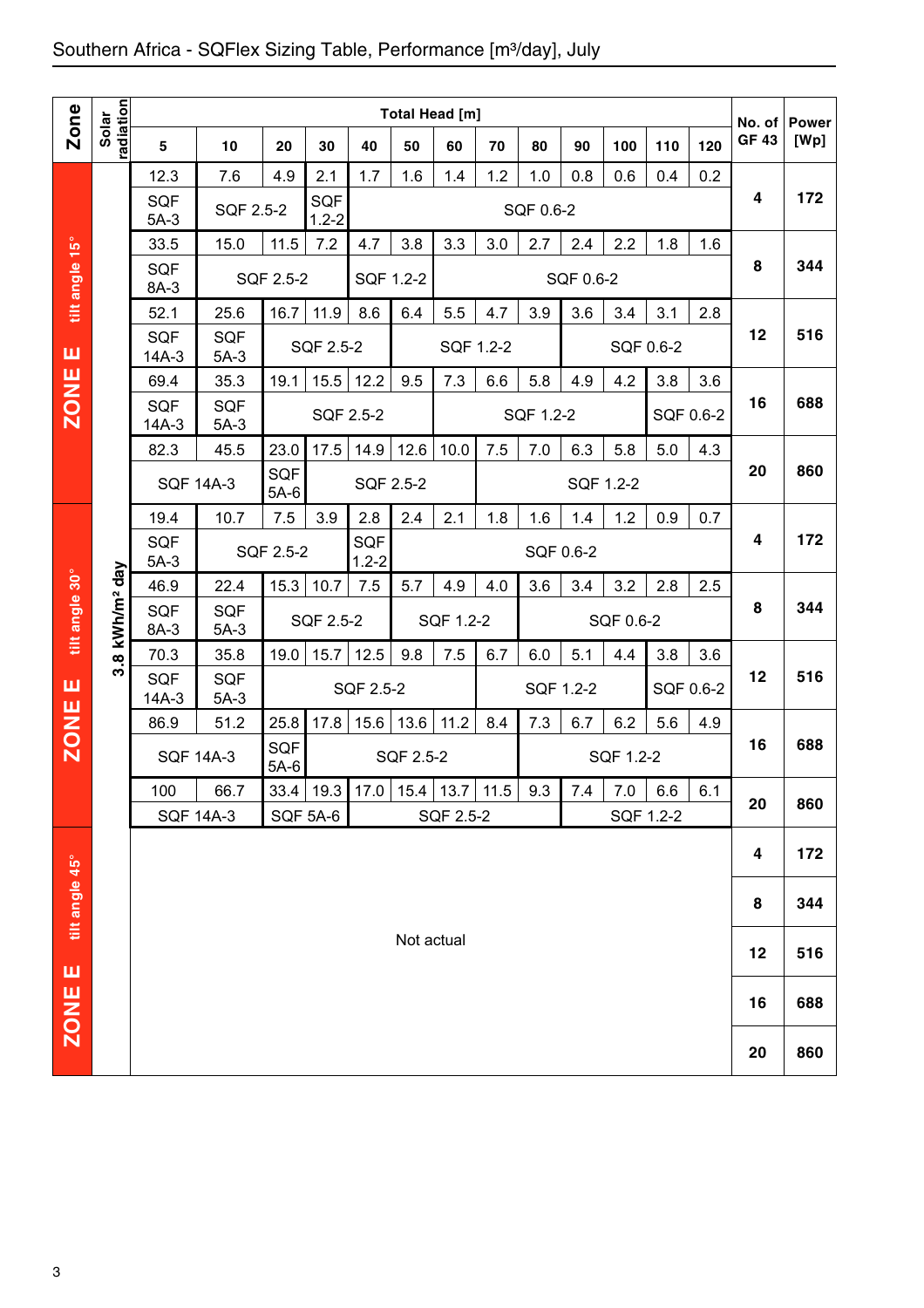|                  |                            |                       |                      |                      |                 |                        | Total Head [m]         |           |               |           |           |           |           |     | No. of       | <b>Power</b> |  |  |
|------------------|----------------------------|-----------------------|----------------------|----------------------|-----------------|------------------------|------------------------|-----------|---------------|-----------|-----------|-----------|-----------|-----|--------------|--------------|--|--|
| <b>Zone</b>      | radiation<br>Solar         | 5                     | 10                   | 20                   | 30              | 40                     | 50                     | 60        | 70            | 80        | 90        | 100       | 110       | 120 | <b>GF 43</b> | [Wp]         |  |  |
|                  |                            | 15.8                  | 9.3                  | 6.3                  | 3.0             | 2.2                    | 2.0                    | 1.8       | 1.5           | 1.3       | 1.1       | 0.9       | 0.6       | 0.5 |              |              |  |  |
|                  |                            | <b>SQF</b><br>$5A-3$  |                      | SQF 2.5-2            |                 |                        |                        |           |               | SQF 0.6-2 |           |           |           |     | 4            | 172          |  |  |
|                  |                            | 40.9                  | 18.1                 | 13.6                 | 9.0             | 6.0                    | 4.8                    | 4.0       | 3.5           | 3.3       | 3.0       | 2.7       | 2.4       | 2.0 |              |              |  |  |
| tilt angle 15°   |                            | <b>SQF</b><br>8A-3    | <b>SQF</b><br>$5A-3$ |                      | SQF 2.5-2       |                        | SQF 1.2-2              |           |               |           |           | SQF 0.6-2 |           |     | 8            | 344          |  |  |
|                  |                            | 62.4                  | 31.2                 | 18.4                 | 14.2            | 10.6                   | 8.0                    | 6.7       | 5.8           | 5.0       | 4.1       | 3.8       | 3.6       | 3.3 |              |              |  |  |
| Щ                |                            | <b>SQF</b><br>$14A-3$ | <b>SQF</b><br>$5A-3$ |                      | SQF 2.5-2       |                        |                        |           | SQF 1.2-2     |           |           |           | SQF 0.6-2 |     | 12           | 516          |  |  |
|                  |                            | 79.2                  | 42.3                 | 21.3                 | 17.2            | 14.4                   | 11.8                   | 9.3       | 7.4           | 6.8       | 6.1       | 5.4       | 4.6       | 4.0 |              |              |  |  |
| <b>ZONE</b>      |                            |                       | <b>SQF 14A-3</b>     | SQF<br>$5A-6$        |                 |                        | SQF 2.5-2<br>SQF 1.2-2 |           |               |           |           |           |           | 16  | 688          |              |  |  |
|                  |                            | 92.1                  | 57.3                 | 28.6                 | 18.9            | 16.3                   | 14.4                   | 12.4      | 9.6           | 7.6       | 7.1       | 6.6       | 6.0       | 5.5 |              |              |  |  |
|                  |                            |                       | <b>SQF 14A-3</b>     | <b>SQF</b><br>$5A-6$ |                 | SQF 2.5-2<br>SQF 1.2-2 |                        |           |               |           |           |           | 20        | 860 |              |              |  |  |
|                  |                            | 24.2                  | 12.4                 | 9.1                  | 5.1             | 3.4                    | 2.8                    | 2.6       | 2.3           | 2.0       | 1.8       | 1.6       | 1.3       | 1.0 |              |              |  |  |
|                  |                            | <b>SQF</b><br>8A-3    |                      | SQF 2.5-2            |                 | SQF<br>$1.2 - 2$       |                        | SQF 0.6-2 |               |           |           |           |           |     | 4            | 172          |  |  |
|                  |                            | 55.9                  | 12.7                 | 9.3                  | 6.8             | 6.0                    | 5.1                    | 4.2       | 3.8           | 3.6       | 3.3       | 3.0       |           |     |              |              |  |  |
| tilt angle 30°   | 4.4 kWh/m <sup>2</sup> day | <b>SQF</b><br>$14A-3$ | SQF 2.5-2            |                      |                 |                        | SQF 1.2-2              |           |               |           | SQF 0.6-2 |           | 8         | 344 |              |              |  |  |
|                  |                            | 79.8                  | 42.9                 | 21.6                 | 17.2            | 14.5                   | 11.9                   | 9.4       | 7.4           | 6.9       | 6.2       | 5.5       | 4.7       | 4.0 | 12           |              |  |  |
| Щ                |                            | <b>SQF 14A-3</b>      |                      | <b>SQF</b><br>$5A-6$ |                 | SQF 2.5-2              |                        |           |               |           | SQF 1.2-2 |           |           |     |              | 516          |  |  |
| <b>ZONE</b>      |                            | 96.5                  | 62.5                 | 31.2                 | 19.4            | 16.8                   | 15.2                   | 13.2      | 10.7          | 8.3       | 7.3       | 6.9       | 6.4       | 5.8 |              |              |  |  |
|                  |                            |                       | <b>SQF 14A-3</b>     | SQF<br>$5A-6$        |                 |                        |                        | SQF 2.5-2 |               |           |           |           | SQF 1.2-2 |     | 16           | 688          |  |  |
|                  |                            | 111                   | 77.6                 | $38.9$   24.1        |                 |                        | $18.4$   16.6          |           | $15.0$   13.2 | 11.2      | 8.7       | 7.6       | 7.2       | 6.7 | 20           | 860          |  |  |
|                  |                            |                       | <b>SQF 14A-3</b>     |                      | <b>SQF 5A-6</b> |                        |                        |           | SQF 2.5-2     |           |           |           | SQF 1.2-2 |     |              |              |  |  |
|                  |                            |                       |                      |                      |                 |                        |                        |           |               |           |           |           |           |     | 4            | 172          |  |  |
| tilt angle 45°   |                            |                       |                      |                      |                 |                        |                        |           |               |           |           |           |           |     | 8            | 344          |  |  |
|                  |                            |                       |                      |                      |                 |                        | Not actual             |           |               |           |           |           |           |     | 12           | 516          |  |  |
| щ<br><b>ZONE</b> |                            |                       |                      |                      |                 |                        |                        |           |               |           |           |           |           |     | 16           | 688          |  |  |
|                  |                            |                       |                      |                      |                 |                        |                        |           |               |           |           |           | 20        | 860 |              |              |  |  |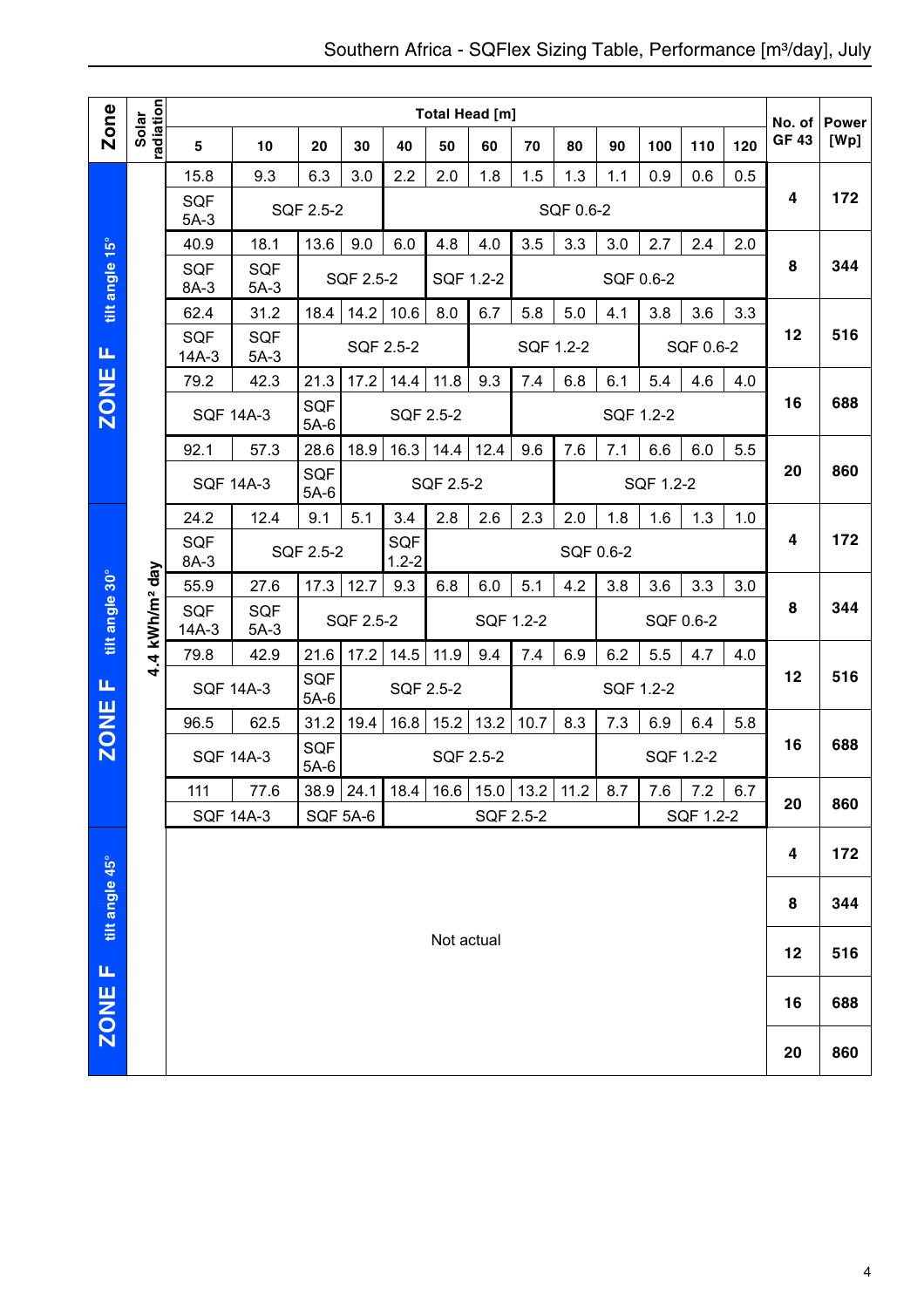## Southern Africa - SQFlex Sizing Table, Performance [m<sup>3</sup>/day], July

|                |                        |                       | Total Head [m]       |                      |           |                         |                     |                  |             |           |     |                   |           |     |                       |                      |
|----------------|------------------------|-----------------------|----------------------|----------------------|-----------|-------------------------|---------------------|------------------|-------------|-----------|-----|-------------------|-----------|-----|-----------------------|----------------------|
| <b>Zone</b>    | radiation<br>Solar     | $5\phantom{.0}$       | 10                   | 20                   | 30        | 40                      | 50                  | 60               | 70          | 80        | 90  | 100               | 110       | 120 | No. of<br><b>GF43</b> | <b>Power</b><br>[Wp] |
|                |                        | 18.9                  | 10.5                 | 7.3                  | 3.7       | 2.6                     | 2.3                 | 2.1              | 1.8         | 1.6       | 1.4 | 1.2               | 0.9       | 0.6 |                       |                      |
|                |                        | SQF<br>$5A-3$         |                      | SQF 2.5-2            |           | <b>SQF</b><br>$1.2 - 2$ |                     |                  |             | SQF 0.6-2 |     |                   |           |     | 4                     | 172                  |
|                |                        | 46.1                  | 21.8                 | 15.2                 | 10.4      | 7.2                     | 5.6                 | 4.8              | 3.9         | 3.6       | 3.4 | 3.2               | 2.7       | 2.4 |                       |                      |
| tilt angle 15° |                        | SQF<br>8A-3           | <b>SQF</b><br>$5A-3$ |                      | SQF 2.5-2 |                         |                     | SQF 1.2-2        |             |           |     | SQF 0.6-2         |           |     | 8                     | 344                  |
|                |                        | 69.6                  | 35.3                 | 19.3                 | 15.6      | 12.2                    | 9.5                 | 7.3              | 6.6         | 5.8       | 4.9 | 4.2               | 3.8       | 3.6 |                       |                      |
| $\sigma$       |                        | SQF<br>$14A-3$        | <b>SQF</b><br>$5A-3$ |                      | SQF 2.5-2 |                         |                     |                  |             | SQF 1.2-2 |     |                   | SQF 0.6-2 |     | 12                    | 516                  |
|                |                        | 86.2                  | 50.0                 | 25.1                 | 18.2      | 15.5                    | 13.4                | 10.9             | 8.1         | 7.3       | 6.7 | 6.1               | 5.5       | 4.7 |                       |                      |
| <b>ZONE</b>    |                        | <b>SQF 14A-3</b>      |                      | <b>SQF</b><br>$5A-6$ |           |                         | SQF 2.5-2           | SQF 1.2-2        |             |           |     |                   |           |     | 16                    | 688                  |
|                |                        | 100.0                 | 65.7                 | 32.7                 | 19.7      | 17.3                    | 15.5                | 13.7             | 11.3        | 8.9       | 7.5 | 6.6<br>6.1<br>7.1 |           |     |                       |                      |
|                |                        | <b>SQF 14A-3</b>      |                      | SQF<br>$5A-6$        |           |                         | SQF 2.5-2           |                  |             |           |     |                   | SQF 1.2-2 |     | 20                    | 860                  |
|                |                        | 28.1                  | 13.5                 | 10.1                 | 5.9       | 3.9                     | 3.1                 | 2.9              | 2.6         | 2.3       | 2.0 | 1.8               | 1.5       | 1.3 |                       |                      |
| tilt angle 30° |                        | SQF<br>8A-3           |                      | SQF 2.5-2            |           | <b>SQF</b><br>$1.2 - 2$ | SQF 0.6-2           |                  |             |           |     |                   |           |     | 4                     | 172                  |
|                |                        | 62.1                  | 30.9                 | 18.6                 | 14.0      | 10.5                    | 7.9                 | 6.7              | 5.7         | 4.9       | 4.0 | 3.8               | 3.6       | 3.3 |                       |                      |
|                | kWh/m <sup>2</sup> day | <b>SQF</b><br>$14A-3$ | <b>SQF</b><br>$5A-3$ |                      | SQF 2.5-2 |                         |                     |                  | SQF 1.2-2   |           |     |                   | SQF 0.6-2 |     | 8                     | 344                  |
|                | თ                      | 85.7                  | 49.3                 | 24.7                 | 18.3      | 15.6                    | 13.3<br>7.9<br>10.7 |                  |             | 7.4       | 6.7 | 6.1               | 5.4       | 4.6 |                       |                      |
| U              | Ч                      | <b>SQF 14A-3</b>      |                      | SQF<br>$5A-6$        |           |                         |                     | <b>SQF 2.5-2</b> |             |           |     | SQF 1.2-2         |           |     | 12                    | 516                  |
|                |                        | 104                   | 69.6                 | 34.6                 | 20.2      | 17.9                    | 16.0                | 14.3             | 12.0        | 9.7       | 7.8 | 7.3               | 6.9       | 6.4 |                       |                      |
| <b>ZONE</b>    |                        | <b>SQF 14A-3</b>      |                      | SQF<br>$5A-6$        |           |                         | SQF 2.5-2           |                  |             |           |     | SQF 1.2-2         |           |     | 16                    | 688                  |
|                |                        | 119                   | 83.8                 |                      | 41.9 26.8 | 19.3                    | 17.6                |                  | $15.8$ 14.0 | 12.3      | 9.9 | 7.9               | 7.6       | 7.2 | 20                    | 860                  |
|                |                        | <b>SQF 14A-3</b>      |                      | <b>SQF 5A-6</b>      |           |                         |                     |                  | SQF 2.5-2   |           |     |                   | SQF 1.2-2 |     |                       |                      |
|                |                        |                       |                      |                      |           |                         |                     |                  |             |           |     |                   |           |     | 4                     | 172                  |
| tilt angle 45° |                        |                       |                      |                      |           |                         |                     |                  |             |           |     |                   |           |     | 8                     | 344                  |
|                |                        |                       |                      |                      |           |                         | Not actual          |                  |             |           |     |                   |           |     | 12                    | 516                  |
| U              |                        |                       |                      |                      |           |                         |                     |                  |             |           |     |                   |           |     | 16                    | 688                  |
| <b>ZONE</b>    |                        |                       |                      |                      |           |                         |                     |                  |             |           |     |                   |           | 20  | 860                   |                      |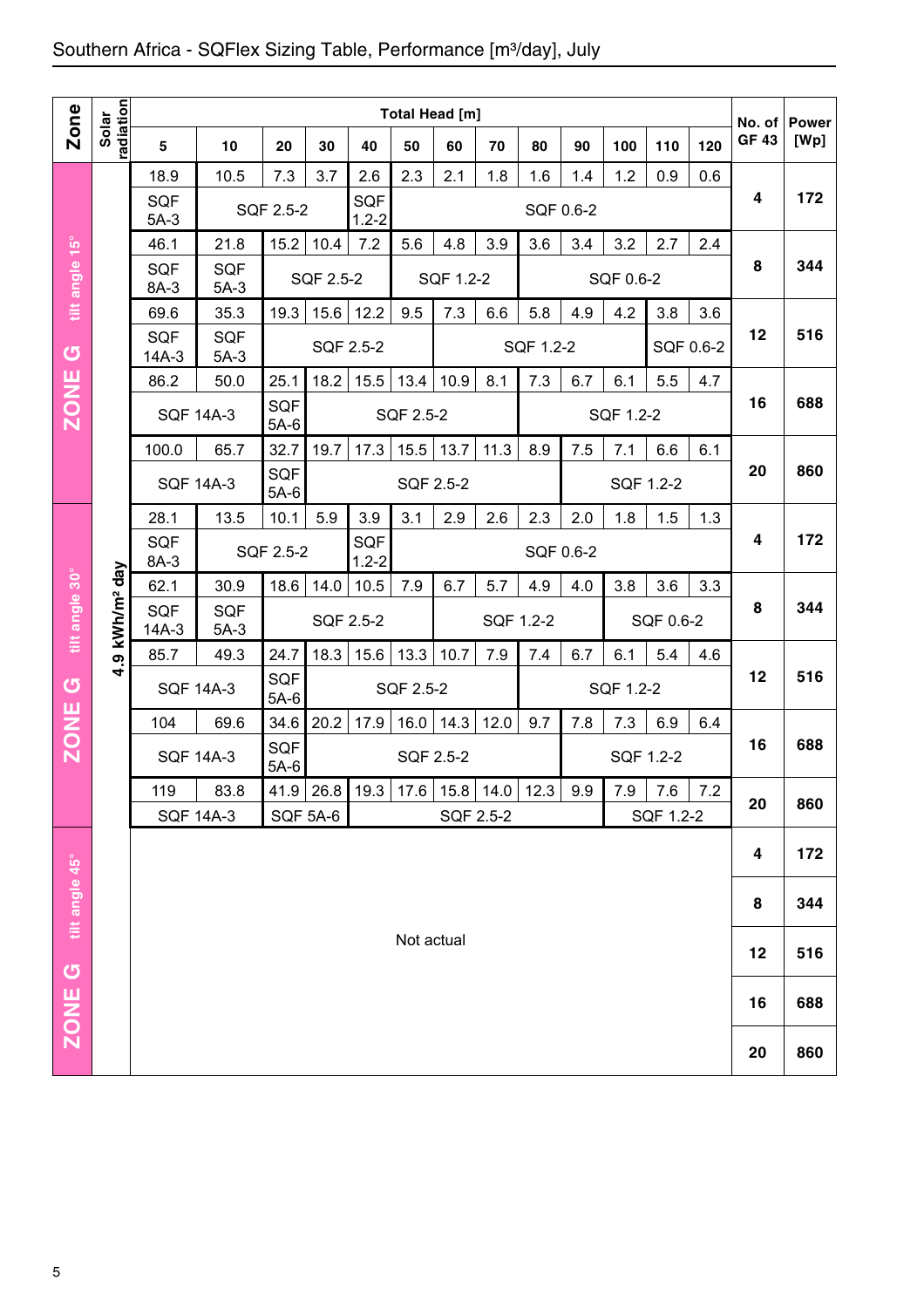|                                               |                            | Total Head [m]        |                      |                 |           |                  |                        |           |           |           |           |           |           |                         | No. of       | <b>Power</b> |
|-----------------------------------------------|----------------------------|-----------------------|----------------------|-----------------|-----------|------------------|------------------------|-----------|-----------|-----------|-----------|-----------|-----------|-------------------------|--------------|--------------|
| Zone                                          | radiation<br>Solar         | 5                     | 10                   | 20              | 30        | 40               | 50                     | 60        | 70        | 80        | 90        | 100       | 110       | 120                     | <b>GF 43</b> | [Wp]         |
|                                               |                            | 22.2                  | 11.8                 | 8.5             | 4.5       | 3.1              | 2.7                    | 2.4       | 2.1       | 1.9       | 1.6       | 1.4       | 1.1       | 0.9                     |              |              |
|                                               |                            | <b>SQF</b><br>$5A-3$  |                      | SQF 2.5-2       |           | SQF<br>$1.2 - 2$ |                        |           |           | SQF 0.6-2 |           |           |           |                         | 4            | 172          |
|                                               |                            | 52.4                  | 25.7                 | 16.9            | 11.9      | 8.6              | 6.4                    | 5.5       | 4.7       | 3.9       | 3.7       | 3.5       | 3.2       | 2.8                     |              |              |
| tilt angle 15°                                |                            | <b>SQF</b><br>$14A-3$ | <b>SQF</b><br>$5A-3$ |                 | SQF 2.5-2 |                  |                        | SQF 1.2-2 |           |           |           | SQF 0.6-2 |           |                         | 8            | 344          |
|                                               |                            | 76.7                  | 39.2                 | 20.4            | 17.0      | 13.9             | 11.1                   | 8.6       | 7.2       | 6.6       | 5.8       | 5.1       | 4.3       | 3.8                     |              |              |
| H                                             |                            | <b>SQF 14A-3</b>      |                      |                 |           | SQF 2.5-2        |                        |           |           |           | SQF 1.2-2 |           |           | <b>SQF</b><br>$0.6 - 2$ | 12           | 516          |
|                                               |                            | 93.4                  | 58.6                 | 29.1            | 19.3      | 16.6             | 14.7                   | 12.6      | 9.8       | 7.7       | 7.2       | 6.8       | 6.2       | 5.6                     |              |              |
| <b>ZONE</b>                                   |                            |                       | <b>SQF 14A-3</b>     | SQF<br>$5A-6$   |           |                  | SQF 2.5-2              |           |           |           |           | SQF 1.2-2 |           |                         | 16           | 688          |
|                                               |                            | 109                   | 74.2                 | 37.0            | 22.4      | 18.4             | 16.3                   | 14.8      | 12.6      | 10.7      | 8.0       | 7.5       | 7.1       | 6.6                     | 20           | 860          |
|                                               |                            | <b>SQF 14A-3</b>      |                      | <b>SQF 5A-6</b> |           |                  |                        | SQF 2.5-2 |           |           |           |           | SQF 1.2-2 |                         |              |              |
|                                               |                            | 31.1                  | 14.7                 | 10.9            | 6.6       | 4.3              | 3.5                    | 3.1       | 2.8       | 2.5       | 2.3       | 2.0       | 1.7       | 1.4                     |              |              |
|                                               |                            | <b>SQF</b><br>8A-3    |                      | SQF 2.5-2       |           |                  | SQF 0.6-2<br>SQF 1.2-2 |           |           |           |           |           |           |                         | 4            | 172          |
|                                               |                            | 66.9                  | 33.5                 | 19.6            | 15.3      | 11.4             | 8.8                    | 7.2       | 6.3       | 5.4       | 4.5       | 4.0       | 3.8       | 3.5                     |              |              |
| tilt angle 30°                                | 5.5 kWh/m <sup>2</sup> day | SQF<br>$14A-3$        | SQF<br>$5A-3$        |                 |           | SQF 2.5-2        |                        |           | SQF 1.2-2 |           |           |           | SQF 0.6-2 |                         | 8            | 344          |
|                                               |                            | 91.9                  | 54.8                 | 27.1            | 19.4      | 16.8             | 14.4                   | 11.8      | 8.9       | 7.7       | 7.2       | 6.6       | 6.0       | 5.2                     |              |              |
| œ                                             |                            | <b>SQF 14A-3</b>      |                      | SQF<br>$5A-6$   |           |                  | SQF 2.5-2              |           |           |           |           | SQF 1.2-2 |           |                         | 12           | 516          |
| <b>ZONE</b>                                   |                            | 112                   | 75.2                 | 37.3            | 22.4      | 19.0             | 17.0                   | 15.1      | 12.9      | 10.7      | 8.2       | 7.7       | 7.3       | 6.8                     | 16           | 688          |
|                                               |                            | <b>SQF 14A-3</b>      |                      | <b>SQF 5A-6</b> |           |                  |                        | SQF 2.5-2 |           |           |           |           | SQF 1.2-2 |                         |              |              |
|                                               |                            | 127                   | 88.6                 | 44.9            | 28.9      | 20.2             | 18.6                   | 16.9      | 14.8      | 13.2      | 10.9      | 8.3       | 7.9       | 7.5                     | 20           | 860          |
|                                               |                            | <b>SQF 14A-3</b>      |                      | <b>SQF 5A-6</b> |           |                  |                        | SQF 2.5-2 |           |           |           |           | SQF 1.2-2 |                         |              |              |
|                                               |                            |                       |                      |                 |           |                  |                        |           |           |           |           |           |           |                         | 4            | 172          |
|                                               |                            |                       |                      |                 |           |                  |                        |           |           |           |           |           |           |                         | 8            | 344          |
| $\overline{{\sf ZONE}}$ H $\;$ tilt angle 45° |                            |                       |                      |                 |           |                  | Not actual             |           |           |           |           |           |           |                         | 12           | 516          |
|                                               |                            |                       |                      |                 |           |                  |                        |           |           |           |           |           |           |                         |              |              |
|                                               |                            |                       |                      |                 |           |                  |                        |           |           |           |           |           |           |                         | 16           | 688          |
|                                               |                            |                       |                      |                 |           |                  |                        |           |           |           |           |           |           |                         | 20           | 860          |